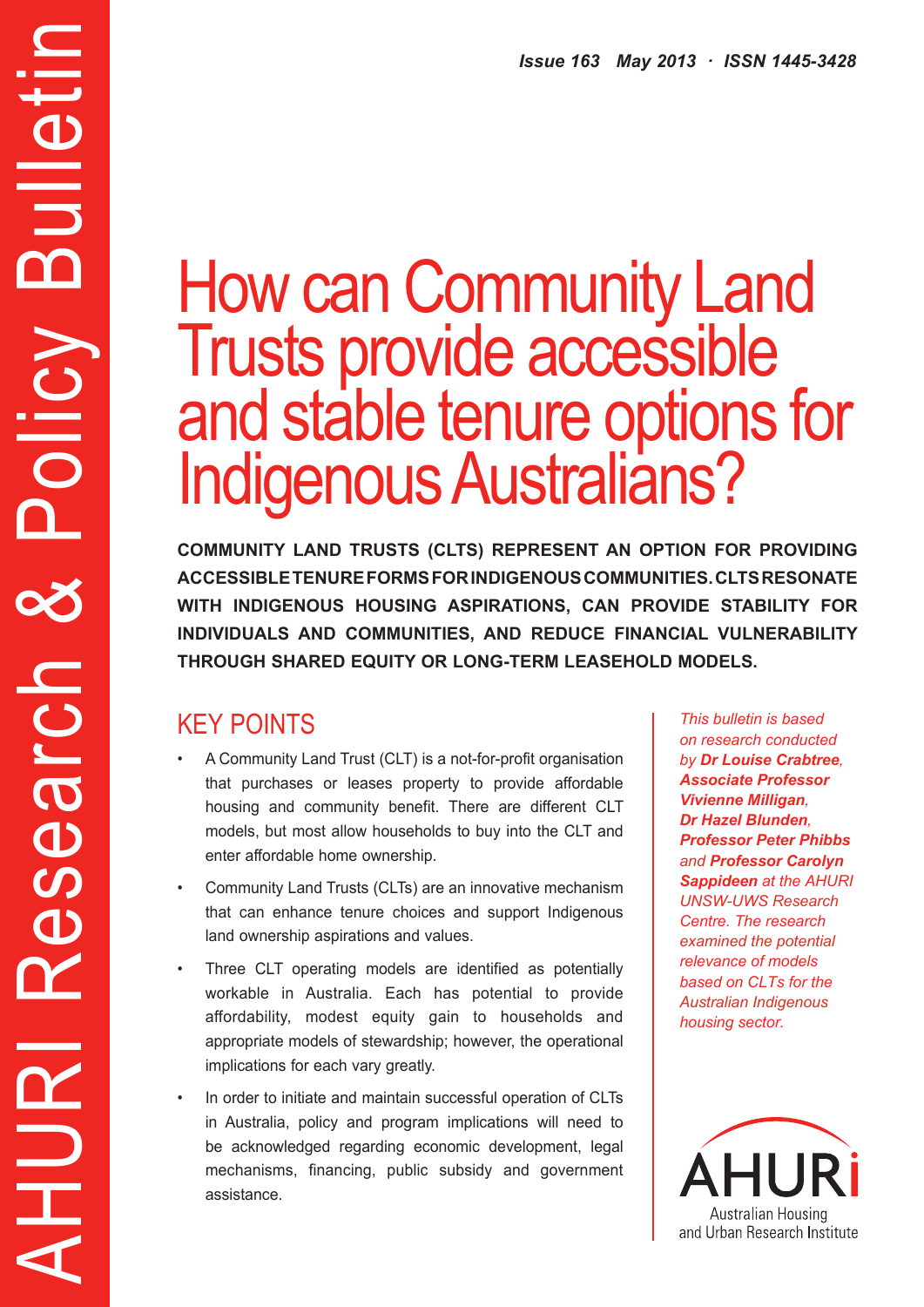## CONTEXT

Community Land Trusts (CLTs) have been operating in the United States of America (USA) for over 40 years and have been more recently established in the United Kingdom (UK) (see AHURI Research Report 70639, *Principles and practices of an affordable housing Community Land Trust model*). Evidence suggests that they can act as a successful intermediate tenure form in Australian Indigenous communities.

In 2004, Indigenous Australians represented 16 per cent of all clients of the Supported Accommodation Assistance Program (SAAP) although they comprised only 2.3 per cent of the Australian population. In 2006, households with at least one Indigenous member had a home ownership rate of 34 per cent, compared with non-Indigenous households at 69 per cent (Australian Bureau of Statistics 2006). Indigenous home ownership has increased slowly but steadily from 19 per cent in 1991.

As a result of the 2008 Council of Australian Governments (COAG) National Indigenous Reform Agreement (NIRA) there is strong support from the Australian Government to 'close the gap' between Indigenous and non-Indigenous Australians. This includes a strong intergovernmental commitment to further expand home ownership among Indigenous households in urban, rural and remote areas.

## RESEARCH METHOD

Phase 1 of the research involved analysis of CLT models in the USA and the UK and an overview of Indigenous land tenure systems in Australia. This included specialist input from the Australian Institute for Aboriginal and Torres Strait Islander Studies (AIATSIS) on Indigenous land tenures.

The second phase focused on three case study locations in New South Wales and Queensland, involving in-depth interviews with Indigenous housing providers, community members and additional stakeholders such as financing bodies. In order to ensure Indigenous guidance and advice in this process, an Advisory Group was established with Indigenous leaders and representatives from Indigenous organisations.

# KEY FINDINGS

#### *Defining CLTs*

Community Land Trusts (CLTs) are private non-profit organisations that hold title to land and/or housing to provide affordable rental and ownership options. Residents' property rights are inheritable, and where residents have put equity in, their property rights can be bought and sold at prices determined by a resale formula. As with other affordable housing providers, CLTs can 'salt and pepper' their stock throughout their service area.

The financing, pricing and regulatory arrangements of CLTs are designed to improve housing affordability for residents, while also protecting the long-term affordability of the housing for future generations. This arrangement can offer many of the benefits of home ownership including resident control over a dwelling, security of tenure, transfer of occupancy rights and the potential for asset wealth building.

#### *Application of CLTs in Australia*

The research found strong associations between the principles and mechanisms of CLTs and existing Indigenous housing aspirations. Core principles of CLTs were identified as:

- Aiming to balance the rights and responsibilities of the householder with those of the community.
- Stewardship of community assets.
- Householder wellbeing.

These principles are translated into diverse CLT operating models that all work to:

- Retain affordability.
- • Provide modest equity gain to households.
- • Develop appropriate models of stewardship.

#### *Challenges in Indigenous home ownership*

Although Indigenous housing aspirations are not uniform, stability, autonomy and the ability to transfer secure residence to family or kinship groups through inheritance are common. In many Indigenous communities, asset accumulation and wealth creation did not figure as strongly in attitudes towards home ownership.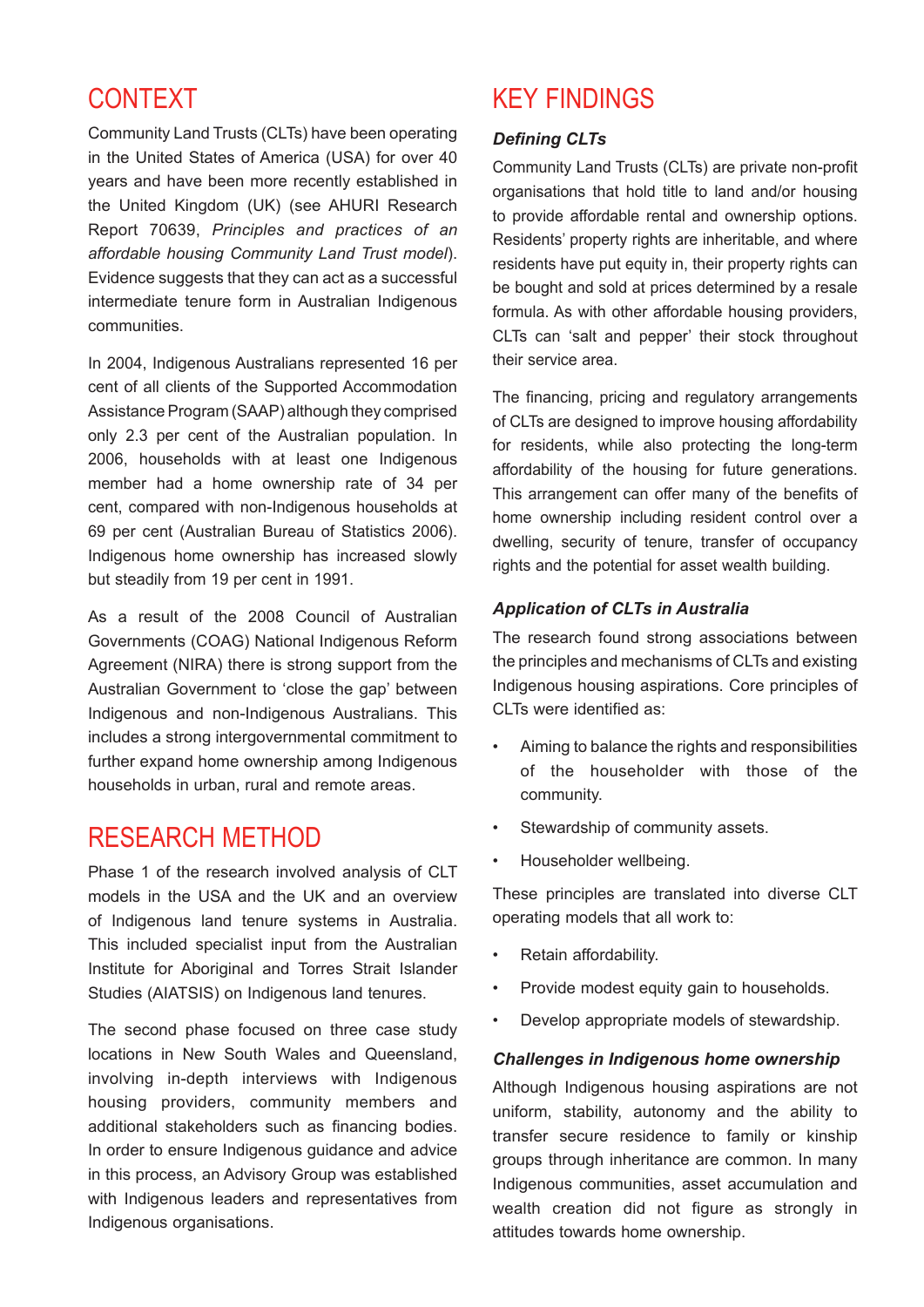Increasing the rate of Indigenous home ownership involves a number of core challenges:

- Existing Indigenous land tenure arrangements may not enable mainstream forms of home ownership, especially where land is held collectively. Ongoing recognition of the cultural significance of Indigenous lands requires models that allow collective or community ownership.
- Mortgage-backed home ownership exposes individuals to unreasonable risks, as many Indigenous communities experience low incomes or high unemployment.
- The market for any Indigenous home ownership scheme will consist of culturally or geographically distinct populations. Particularly in remote areas, this may create smaller markets.
- In locations such as mining areas and tourist towns, there are complex situations with land ownership and market conditions, which could displace Indigenous people and inhibit affordable home ownership.

#### *Benefits of CLTs in responding to Indigenous housing challenges*

The research identified potential for CLTs to provide a range of housing choices that are not currently available or necessarily appropriate for Indigenous Australians. For example, CLTs may address the gap for households who are seeking greater stability and longer-term housing security, but are not eligible for social rental and are unable to achieve independent home ownership.

In the context of persistent low income and unemployment among Indigenous communities, home ownership may present unacceptable levels of financial risk and maintenance responsibilities for households. CLTs can potentially provide a more workable and sustainable solution through sharing the responsibility with a partner organisation or utilising models that do not require significant equity outlay on the part of the household.

A CLT approach can potentially reduce the overall cost of owning a home, provide a safety net and maintain future affordability by applying conditions to resale. A CLT model can provide for limited capital gain upon sale, without creating an inflationary effect that may preclude the sale of the house to another lower-income Indigenous household. This is particularly important in areas where market pressures are driving up the cost of housing through sea-change and tree-change population movements or mining operations.

Community Land Trusts (CLTs) offer a possible means of protecting community assets in markets experiencing strong demand. Community ownership of land through CLTs can be highly beneficial where community ownership of land represents a significant legacy.

#### *Models of CLT tenure*

In applying international evidence to the NSW and Qld case studies, the research team proposed three models for CLTs; the 'classic' model, a long-term leasehold model and a shared equity scheme.

The 'classic' CLT model involves the separation of fixtures from land and a long-term ground lease between the resident and the partner organisation. This might work best where organisations have existing land, where there is a strong desire to retain this in community ownership, and where the retention of affordability is a core concern. Currently the separation of fixtures from land is challenging under Australian law, this model operates in the United States in those jurisdictions where this separation is legally possible.

A long-term leasehold model provides a long-term lease to both housing and land. In this model the householder can buy a long-term lease, with the partner organisation holding title to the land and house. The lease price and ongoing charges can be set as high or low as appropriate, and their calculation spelt out in the lease. This may be more readily implemented under current law, but does not confer 'ownership' in the sense that the classic CLT model might.

A modified shared equity scheme represents a split of the entire house and land package 'down the middle' between the resident and the CLT. This scheme would carry conditions regarding eligibility. resale restrictions etc., similar to the leasehold